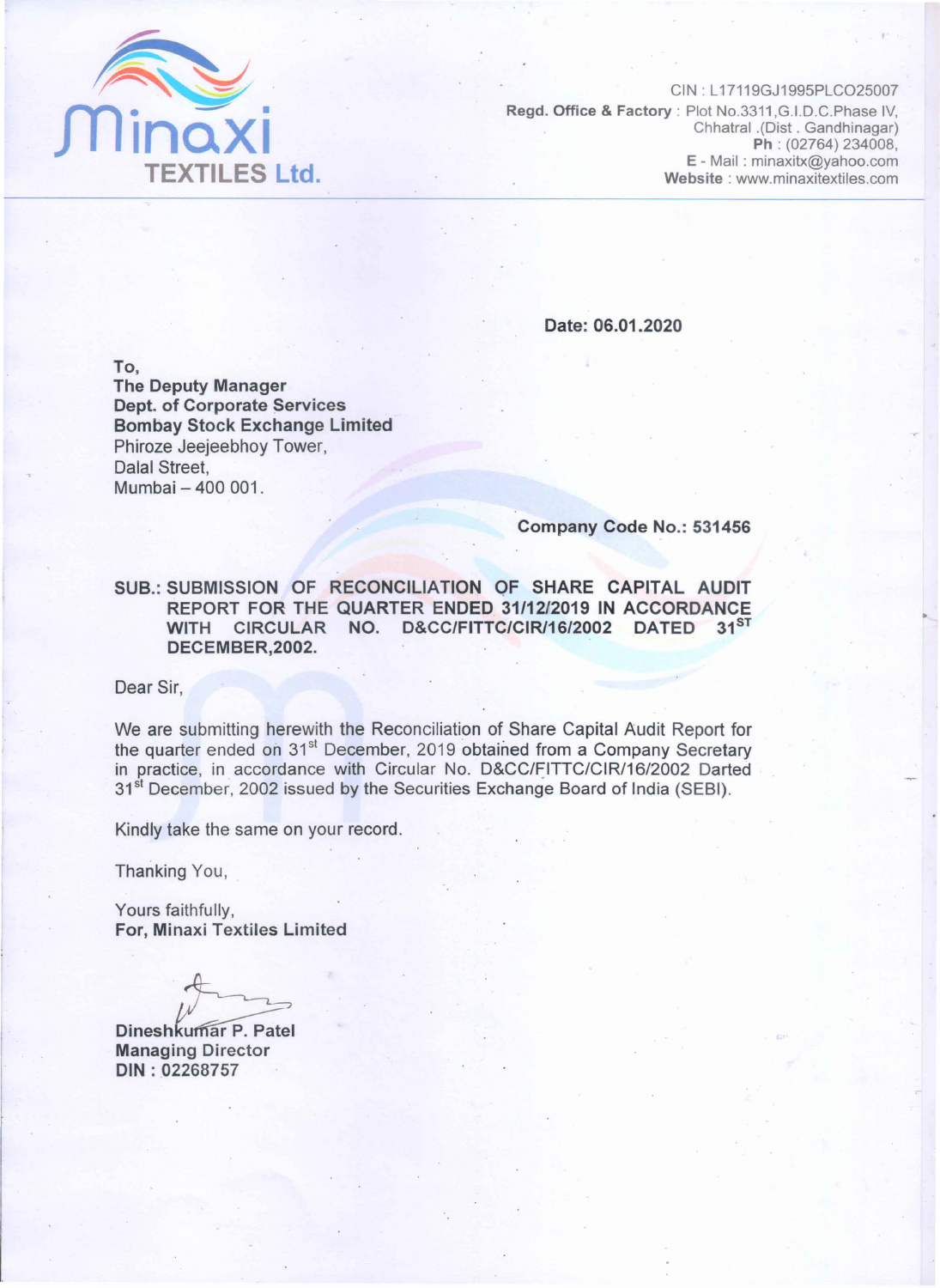

ASHOK P. PATHAK & Co.

**Company Secretaries** 

CS Ashok P. Pathak Company Secretary & Insolvency Professional

#### F-904, Titanium City Centre, 100 Ft Anand Nagar Road, Near Indian Oil Petrol Pump, Satellite, Ahmedabad - 380015 (0) 079-26934123 (M) +91 9327002122 E-mail: csashokppathak@gmail.com

### RECONCILIATION OF SHARE CAPITAL AUDIT

| 1.                | For Quarter Ended                                                                      | 31-12-2019                                                                                           |  |  |
|-------------------|----------------------------------------------------------------------------------------|------------------------------------------------------------------------------------------------------|--|--|
| 2.                | <b>ISIN</b>                                                                            | INE952C01028                                                                                         |  |  |
| 3.                | Face Value                                                                             | ₹.1/- each                                                                                           |  |  |
| 4.                | Name of the Company                                                                    | <b>Minaxi Textiles Limited</b>                                                                       |  |  |
| 5.                | Registered Office                                                                      | Plot No.3311, G.I.D.C., Phase-IV, Chhatral, Taluka:<br>Kalol, Dist.: Gandhinagar - 382729, Gujarat.  |  |  |
| 6.                | Correspondence Address                                                                 | Plot No.3311, G.I.D.C., Phase-IV, Chhatral, Taluka :<br>Kalol, Dist.: Gandhinagar - 382729, Gujarat. |  |  |
| 7.                | Telephone & Fax Nos.                                                                   | $\sqrt{(02764)}$ 234008 / 234142                                                                     |  |  |
| 8.                | <b>Email Address</b>                                                                   | minaxitx@yahoo.com                                                                                   |  |  |
| 9.                | Names of the Stock Exchange where the<br>Company's securities are listed               | Bombay Stock Exchange Limited (BSE)                                                                  |  |  |
| 10.<br>11.        | <b>Issued Capital</b><br>Listed Capital (Exchange-wise) BSE                            | Number of shares<br>% of Total<br>61800000*<br>100.00%<br>49416000<br>79.96%                         |  |  |
| 12.<br>13.<br>14. | Held in dematerialized form in CDSL<br>Held in dematerialized from in NSDL<br>Physical | 8527340<br>13.80%<br>39008660<br>63.12%<br>1880000<br>3.04%                                          |  |  |
| 15.               | Total No. of shares $(12+13+14)$                                                       | 49416000<br>79.96%                                                                                   |  |  |

16. Reason for difference if any, between (10& 11), (10& 15), (11& 15)  $\sqrt{\text{*}$  There is a difference of



12384000 shares in (10&11) and  $(10&15)$  as the shares are forfeited.

Contd...2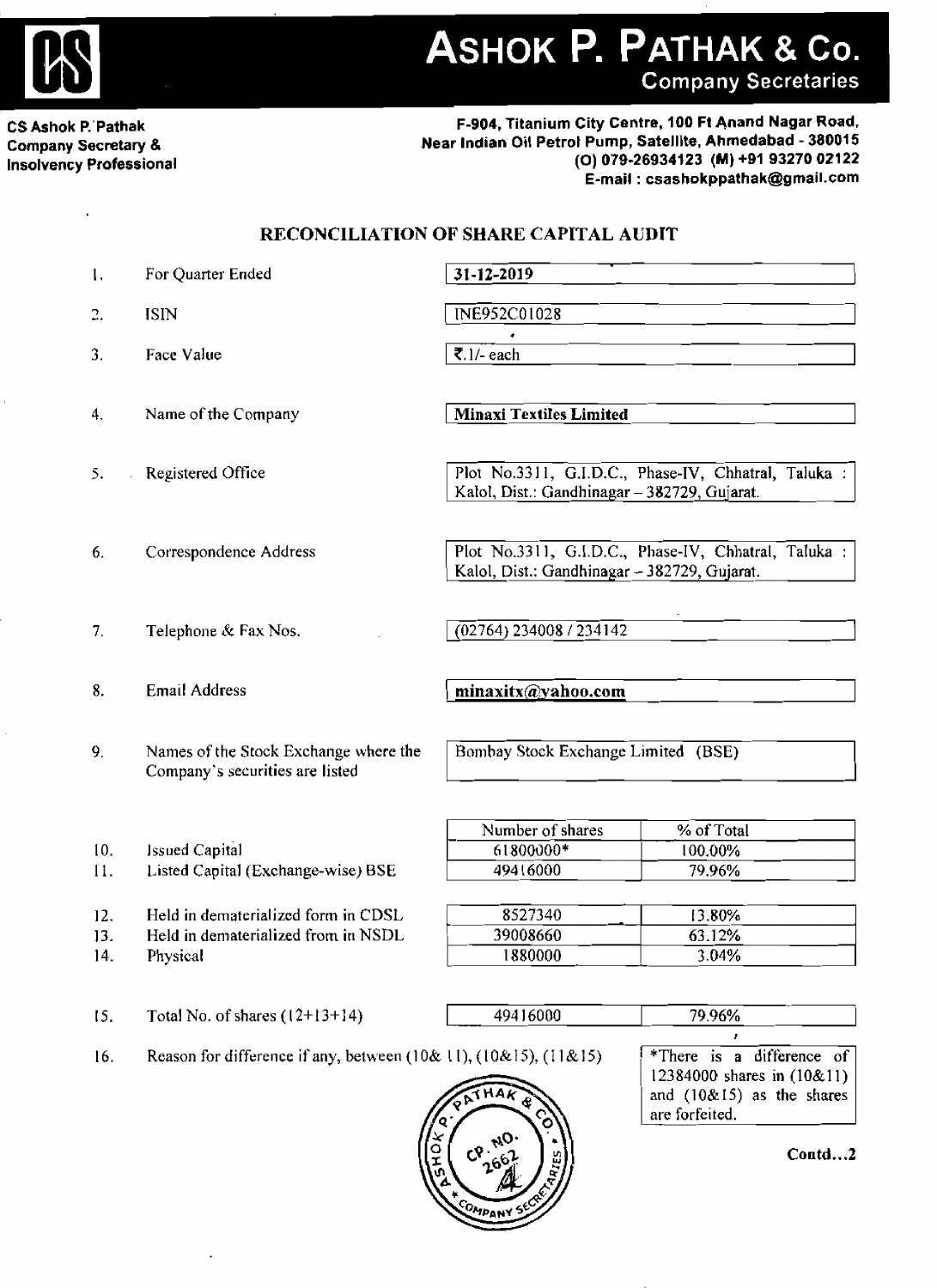

# ASHOK P. PATHAK & Co. **Company Secretaries**

CS Ashok P. Pathak Company Secretary & Insolvency Professional

F~904, Titanium City Centre, 100 Ft Anand Nagar Road, Near Indian Oil Petrol Pump, Satellite, Ahmedabad· 380015 (0) 079·26934123 (M) +91 9327002122 E-mail: csashokppathak@gmail.com

### $...$   $1121...$

17. Certifying the details of changes in share capital during the quarter under consideration as per TabJe Show

| <b>Particulars</b>    | No. of<br>shares | Applied/<br>Not applied<br>for listing | Listed on<br><b>Stock</b><br><b>Exchanges</b><br>(Specify<br>Names) | Whether<br>intimated to<br><b>CDSL</b> | Whether<br>intimated<br>to NSDL | In-principal<br>approval<br>pending for<br><b>SE</b> (Specify<br>Names) |
|-----------------------|------------------|----------------------------------------|---------------------------------------------------------------------|----------------------------------------|---------------------------------|-------------------------------------------------------------------------|
| Rights                | Nil              | Nil                                    | N.A.                                                                | N.A.                                   | N.A.                            | NA.                                                                     |
| Bonus                 | Nil              | Nil                                    | N.A.                                                                | N.A.                                   | N.A.                            | N.A.                                                                    |
| Preferential<br>Issue | Nil.             | Nil                                    | N.A.                                                                | N.A.                                   | N.A.                            | N.A.                                                                    |
| <b>ESOPs</b>          | Nil              | Nil                                    | N.A.                                                                | N.A.                                   | N.A.                            | N.A.                                                                    |
| Amalgamation          | Nil              | Nil                                    | N.A.                                                                | N.A.                                   | N.A.                            | N.A.                                                                    |
| Conversion            | Nil              | Nil                                    | N.A.                                                                | N.A.                                   | N.A.                            | N.A.                                                                    |
| <b>Buyback</b>        | Nil              | Nil                                    | N.A.                                                                | N.A.                                   | N.A.                            | N.A.                                                                    |
| Capital               | Nil              | Nil                                    | N.A.                                                                | N.A.                                   | N.A.                            | N.A.                                                                    |
| Reduction             |                  |                                        |                                                                     |                                        |                                 |                                                                         |
| Forfeiture            | Nil              | Nil                                    | N.A.                                                                | N.A.                                   | N.A.                            | N.A.                                                                    |
| Any Other             | Nil              | Nil                                    | N.A.                                                                | N.A.                                   | N.A.                            | N.A.                                                                    |

18. Register of Members is updated (Yes/No) If not, updated up to which date

Yes

N.A.

N.A.

- 19. Reference of previous quarter with regards to excess dematerialized shares. if any
- 20. Has the company resolved the matter mentioned in point no.19 above in the current quarter? If not, reason why?
- 21. Mentioned the total no. of requests, if any, contirmed after 21 days and the total no, of request pending beyond 21 days with the reason for delay

| Total No. of demat requests   | No. of request | No. of shares | Reason for delay |  |
|-------------------------------|----------------|---------------|------------------|--|
| Confirm after 21 days         | Nil            | Nil           | Not applicable   |  |
| Pending for more than 21 days | Nil            | Nil           | Not applicable   |  |
|                               |                |               |                  |  |



 $Conta...3$